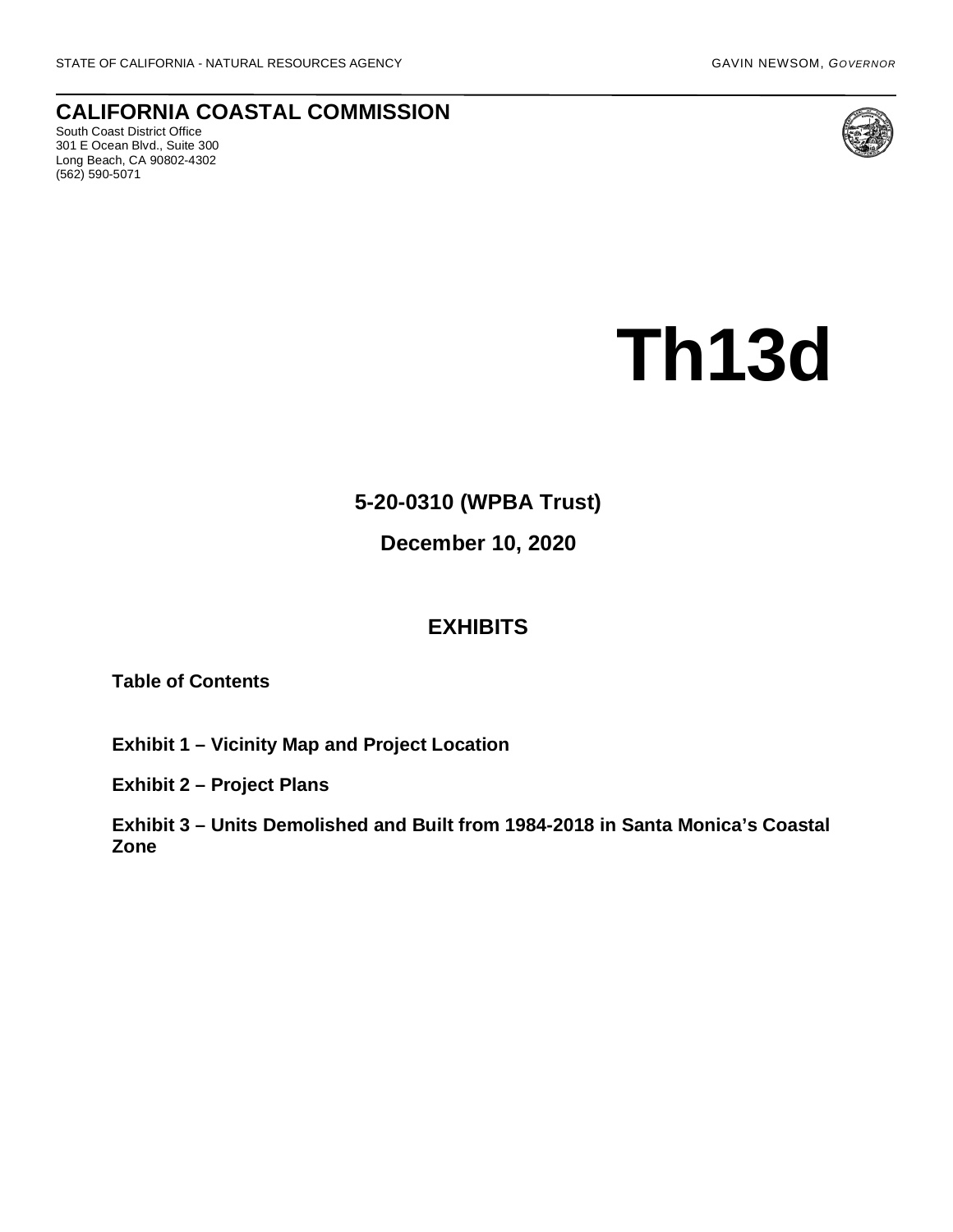#### 5-20-0205 (OFIPLEX, LLC)



**California Coastal Commission 5-20-0310 Exhibit 1 Page 1 of 1**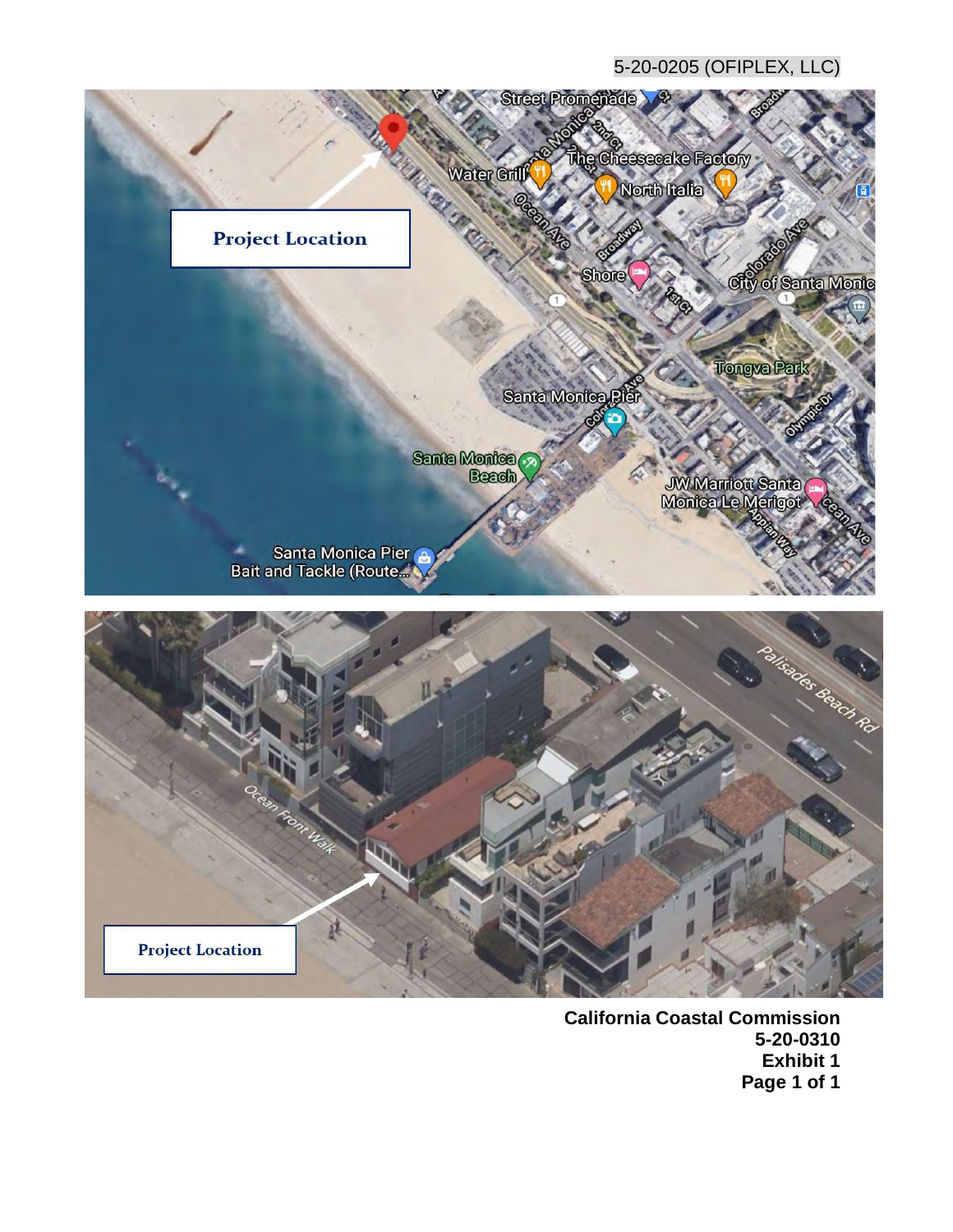

**California Coastal Commission 5-20-0310 Exhibit 2 Page 1 of 2**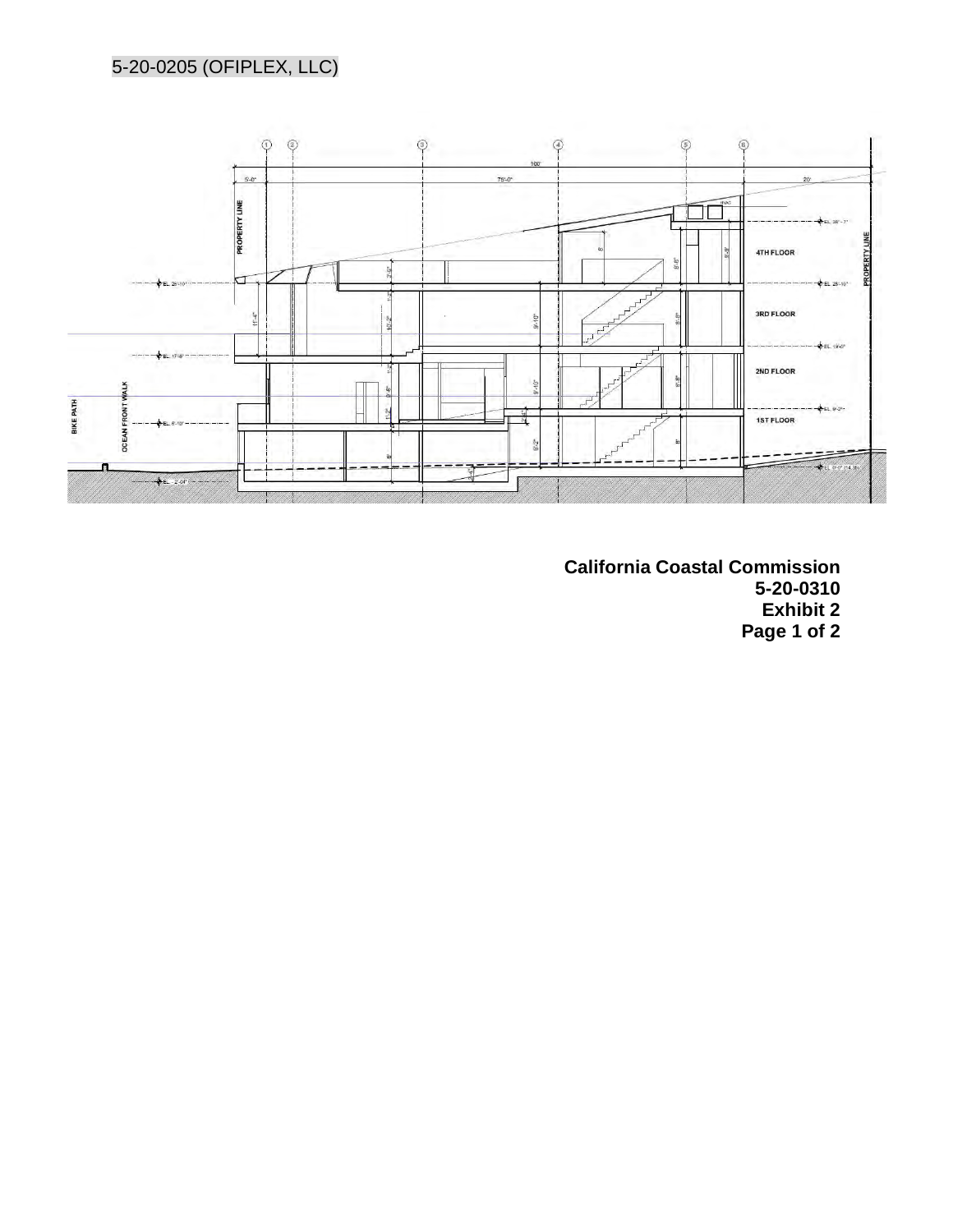#### 5-20-0205 (OFIPLEX, LLC)





**California Coastal Commission 5-20-0310 Exhibit 2 Page 2 of 2**